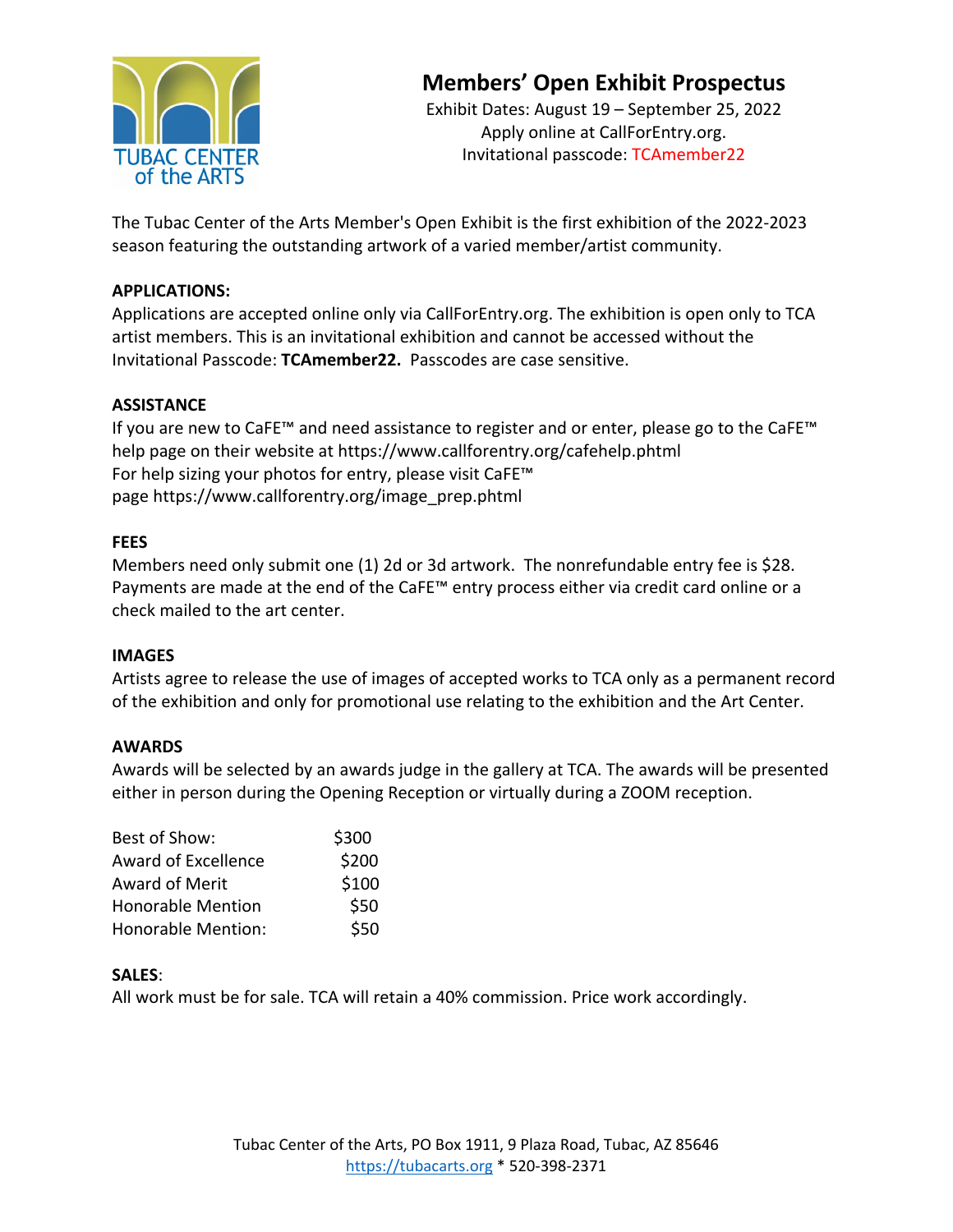

Exhibit Dates: August 19 – September 25, 2022 Apply online at CallForEntry.org. Invitational passcode: TCAmember22

#### **ARTWORK**

Giclee or other reproduction methods of original artwork printed on canvas, paper, or other substrates are not permitted. Entry must be original, entirely the work of the artist, executed within the last 24 months, and cannot have been previously shown at TCA. The Members' Open Exhibit is NOT juried. Every TCA member artist may submit, and exhibit ONE (1) work of art. **Artwork size limitation is restricted to a maximum width of 36" wide and no more than 72" high.** No artwork may be removed from the exhibit prior to the close of the exhibition on Sunday, September 25, 2022, except for sold art. Artists may replace sold artwork with a piece of similar size.

#### **DELIVERY/SHIPPING**

Artists are responsible for shipping to and from TCA. Unsold work will be shipped back to the artist after the close of the exhibition. Artists must provide a barcoded preprinted PREPAID shipping label for the return of their artwork. Please, **no styrofoam** peanuts. Please note the legal agreement for an additional return of artwork notice.

Artists are responsible for the return of their artwork that does not sell during the exhibit and assumes all costs and risks for the return shipping of the art. Tubac Center of the Arts will not store artwork from exhibits.

Arrangements for the return of artwork must be made within 30 days of exhibit closing. Artwork left at TCA for more than 60 days after exhibit closing becomes the sole property of the art center and may be sold, donated, or disposed of at the discretion of Tubac Center of the Arts without compensation to the artist.

#### **Shipped work must be sent via FedX or UPS to:**

Tubac Center of the Arts - Attn: Members' Open 9 Plaza Road, Tubac, AZ 85646

Arwork sent via the US Mail, USPS, send to: Tubac Center of the Arts - Attn: Members' Open PO Box 1911 Tubac, AZ 85646

This call and opportunity are open to TCA members only. To become a member of TCA, please register on our website at www.Tubacarts.org or call 520-398-2371.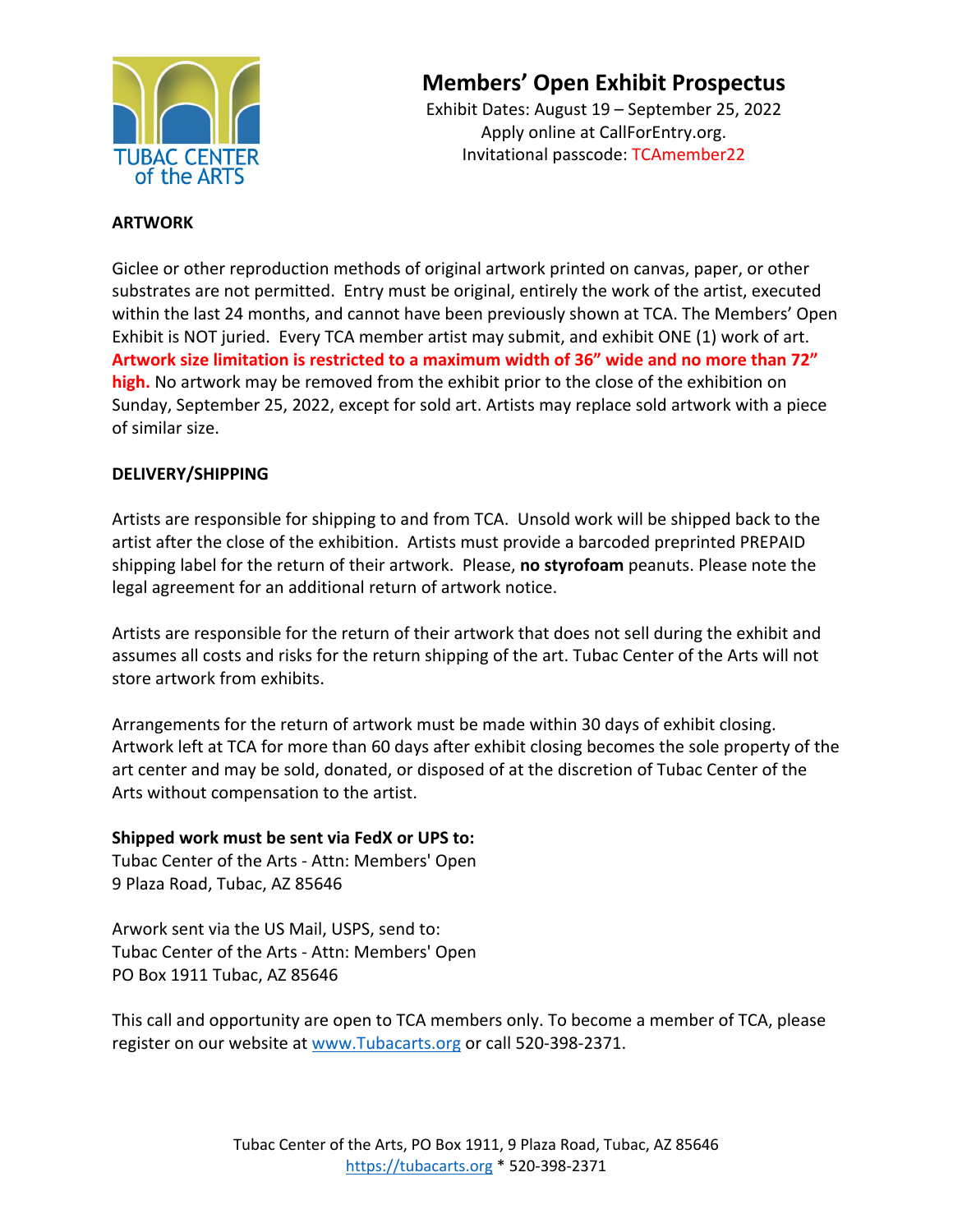

Exhibit Dates: August 19 – September 25, 2022 Apply online at CallForEntry.org. Invitational passcode: TCAmember22

#### **Award Winners Exhibition**

The Members' Open Exhibit award winners will receive a group show in the Studio Gallery from September 30 - November 14, 2022.

#### **TIMELINE**

**Wednesday, July 27, 2022** Entry deadline **August 12 - 15, 2022** Shipped art due **Monday, August 15, 2022** Hand-delivered art due **Friday, August 19, 2022** Opening Reception, 5-7pm **Monday, September 26, 2022** Art must be picked up either Monday or Tuesday Shipped art will be returned the week of October 3, 2022

Tubac Center of the Arts is the core of artistic heritage in Tubac, Arizona. We are dedicated to providing quality art exhibitions, education, and opportunities for our members, the communities of Santa Cruz County, Arizona and our national and international visitors. Please contact Karon Leigh at exhibitions@tubacarts.org with any questions.

### **Legal Notice:**

By applying to this exhibit, the artist agrees to release the use of any image of themselves and their art in relation to the exhibit applying for, as a permanent record of the exhibition and for promotional use relating to the exhibition and the art center. The applicant agrees to all terms listed in the application/prospectus. The applicant agrees that he/she is a current member of Tubac Center of the Arts at the time of application and agrees to keep membership in good standing at the time of the exhibition. If membership is not current, artwork will not be accepted.

Artists are responsible for the return of their artwork that does not sell during the exhibit and assumes all costs and risks for the return shipping of the art. Tubac Center of the Arts will not store artwork from exhibits.

Arrangements for the return of artwork must be made within 30 days of exhibit closing. Artwork left at TCA for more than 60 days after exhibit closing becomes the sole property of the